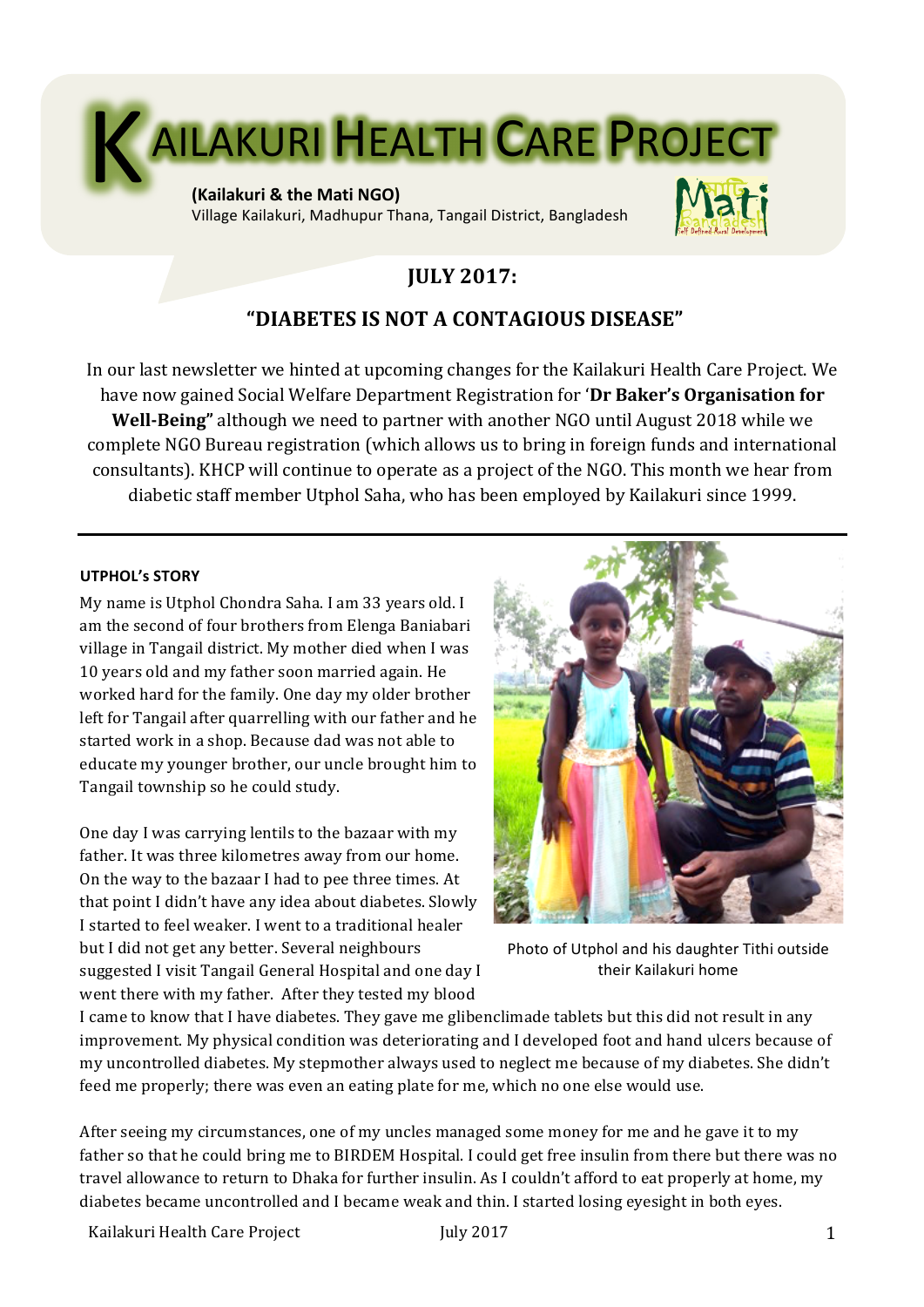Gobindo Mali, my father's friend, was also a diabetes patent. He was taking treatment from Kailakuri. He suggested to my father that I also get treatment there. My father agreed and even helped to collect money from different places, especially at the bazaar, for treatment purposes. One day in 1996, three of us (Father, Gobindo and me) came at the main centre in Thanarbaid village. They admitted me at the clinic. After a few months, my health condition changed as my diabetes was controlled. My eyesight improved. I was able to see everything much clearer than before. I realised that I wouldn't die anymore.

After one and half months I was discharged. My diabetes became uncontrolled after going home, as I was not able to eat properly. My stepmother did not feed me enough. Sometimes I picked up money from my father's shirt pocket and bought food from outside. My stepmother gave me an eating plate. I used to drink water using the same plate after eating. After some days, I managed a plastic glass from a tea stall and I used to drink water using this glass. One day I decided to stay somewhere else. This is why I started working in a shop in Tangail. But after some time, I got a serious acidity problem due to my uncontrolled diabetes. This was in 1997. I was immediately transferred to Kailakuri clinic. I was here for almost three months. It was too painful for me to go home due to my family's poverty and my stepmother's unkind behaviour. So I begged to work in the clinic. Dr Bai sent Haydor (one of our staff) to visit my home. He categorised it as C- (meaning poor but not extremely poor). Dr Bai was not keen to employ me because of my home category and distance. I didn't want to leave the project. One staff forced me to leave. But after walking around all day, I came back to the clinic at night. The next day, after discussing with one staff Dr Bai sent me to work at a tea stall in Dokhola. My diabetes became uncontrolled while working there.

In 1998, I got another serious acidity problem. This time I was about to die. After getting treatment for four months I became well. After that, I wondered again, where could I go apart from home? When I talked to Dr Bai again, he discussed with some staff and sent me to a tea stall at Tulshipur. As I was diabetic and had to take urine tests, it wasn't acceptable for Muslims. So I had to come back after a few days. The management team discussed what they could do. One of our staff named Anish organised a job in a pharmacy in Madhupur. They didn't provide anything except food. They were not so interested to keep me on as I demanded some money for doing the job. I returned to the project again. In 1999, after discussion with the management team, Dr Bai allowed me in the project for three months as a labourer and they provided me with three meals a day. After that, they appointed me as a part time garden worker with 10 taka daily wages. At present, I am a storekeeper at the project and responsible for buying food.

When I started working here, there were far fewer patients than today. Kailakuri's treatment was really good. I discovered that many patients used to take treatment from traditional healers but this was changing gradually as diabetes patients and others like me started coming to this project. By working at Kailakuri, I was able to challenge my stepmother's superstition. Before, my mother used to think diabetes is a contagious disease. But after receiving teaching from the project, I explained to them that although diabetes is a life long disease, it isn't contagious and patients can keep well by managing their blood sugar. People are really benefited by this project. Patients like me could have died long ago if we didn't get treatment from here, as we would not have received it from any other place.

I am now renting a home in Kailakuri village. I got married a few years ago but we were not able to conceive so we adopted a baby girl from Notre Dame and named her Tithi. My wife ran away with another man last year, so I am now raising Tithi on my own. She is six years old and attends Class One at Kailakuri Primary School. I live in the same compound as Masud, another staff member at Kailakuri. Masud's family has helped me care for Tithi the past few weeks, after my father passed away. As A Hindu, I have certain traditions to fulfil at this time, such as fasting from meat and some other foods.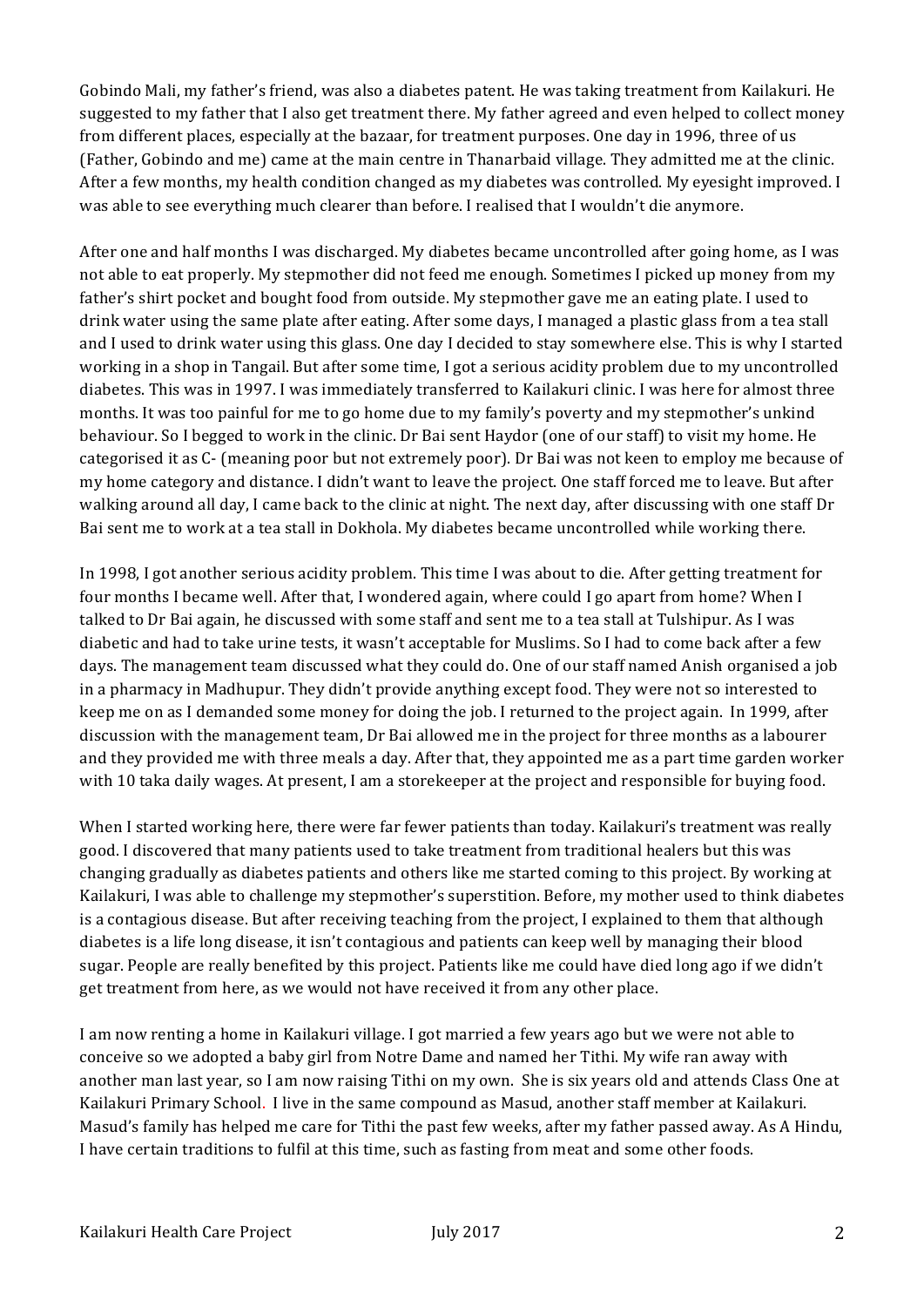## **By Nadine Vickers (English Communications Consultant)**

In other news... Ratan Bormon and I (Nadine) got married on 4<sup>th</sup> March 2017! We celebrated with a 'gayer holud' the night before, followed by a marriage ceremony and two receptions - one at the Kailakuri Health Care Project, along with Kailakuri staff, inpatients and guests who travelled from afar, and the second at Ratan's home in Hagurakuri village, surrounded by his relatives and village members. Ten of my friends and family were able to travel from New Zealand for the occasion, as well as friends from Dhaka and Mymensingh. Amongst the highlights were a football game (KHCP vs. doctors from Gonoshashtaya Kendra) and a cultural celebration with songs and dances by local performers.



Left: With Ratan's mother, niece and Dhaka friends. Right: exchanging flower necklaces at Ratan's home

Ratan works as an Interpreter/Translator at Kailakuri. We first met in January 2013 and dated for several years (including some long-distance spells) before committing to marriage. In the meantime I have completed a Masters in International Development and been accepted into the Candidate Pool for the New Zealand Police, so Ratan and I are looking to move to New Zealand later this year.

I have really enjoyed the last four years of volunteer work at KHCP, especially working alongside Dr Edric Baker in his final years and being part of the community here. In the beginning I could not speak any Bengali but the staff have been patient teachers and as time went by I developed more fluency. Village life is rather quiet and peaceful and I have learnt much about the rural Bangladeshi lifestyle.

I would encourage anyone else who is interested in volunteer work to consider an English Communications role at Kailakuri. Food and accommodation is provided, as well as a local allowance, so with a bit of support from family or friends to cover the visa and airfares it is well worth the effort. There's also the opportunity to provide English teaching and computer skills to our staff.

# **KHCP – NZ Link Group**  $N$ EW

## *Please contact our Coordinator, Peter Wilson, if your church or group would like to have a speaker about Kailakuri.*

**A** note about finances: Due to an inexorable rise in costs, we have been very conscious in recent times that income from our faithful supporters has not

been meeting monthly expenditures and consequently we have been drawing down on reserves. In recognition of this situation that entire staff are currently taking part in a cost reduction exercise with the aim of reducing expenditures by 20%. Some savings can be made quite easily – e.g. closing outpatients on all ten of the official public holidays instead of only five as in the past. Some savings are tricky but attainable - e.g. limiting overtime. Other savings are more difficult, but are being faced up to in the interest of ensuring long-term sustainability of the health centre.